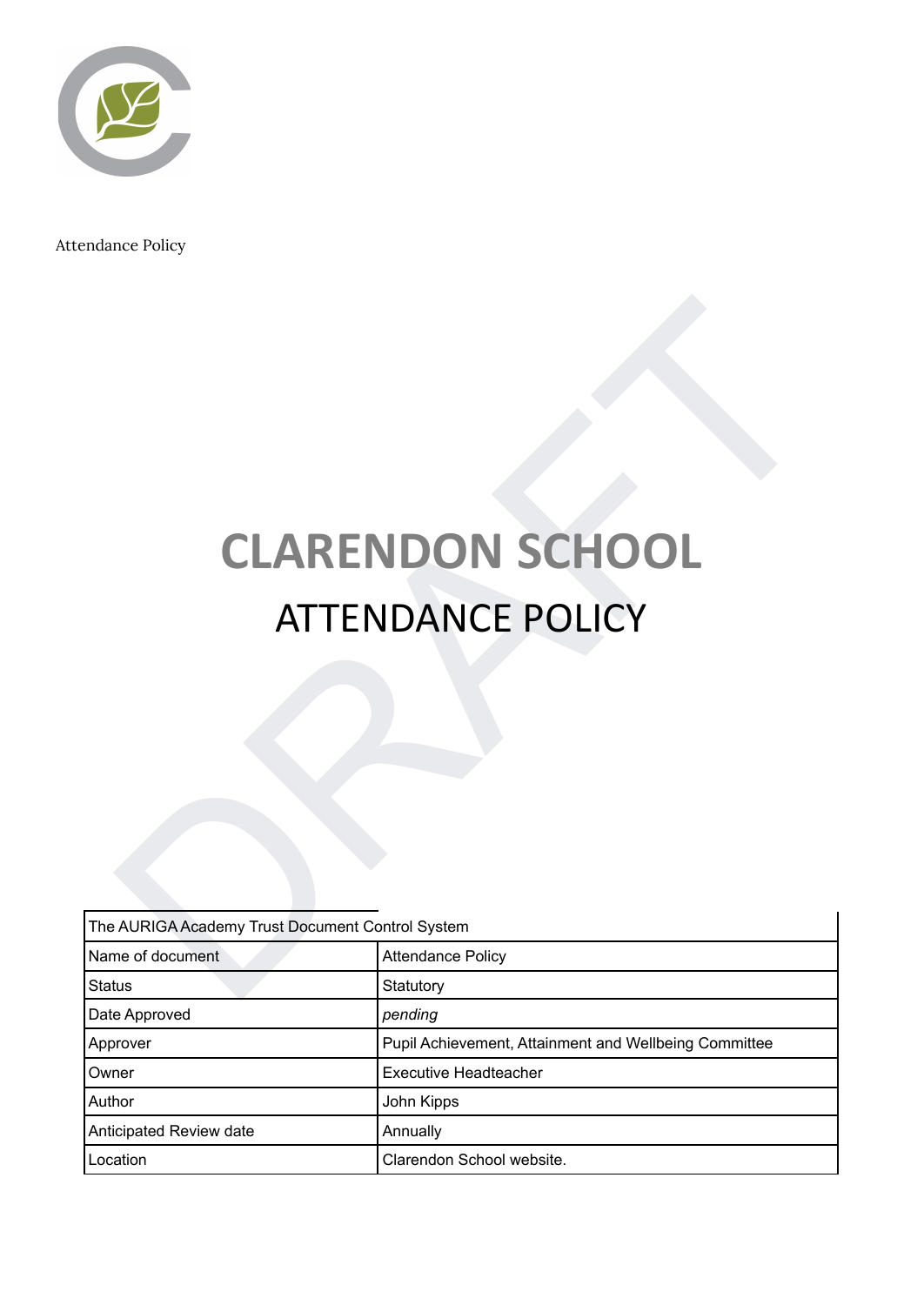## **Contents**

| <b>Aims</b>                                  | $\mathbf{3}$            |
|----------------------------------------------|-------------------------|
| <b>Legislation and guidance</b>              | $\mathbf{3}$            |
| <b>School procedures</b>                     | $\mathbf 3$             |
| 4. Authorised and unauthorised absence       | $\overline{\mathbf{5}}$ |
| 5. Attendance monitoring                     | $6\phantom{a}$          |
| 6. Roles and responsibilities                | $\bf 6$                 |
| 7. Links with other policies                 | 6                       |
| Appendix 1: attendance codes                 | $\overline{7}$          |
| <b>Appendix 2: First Day Call Procedures</b> | $\boldsymbol{9}$        |
|                                              |                         |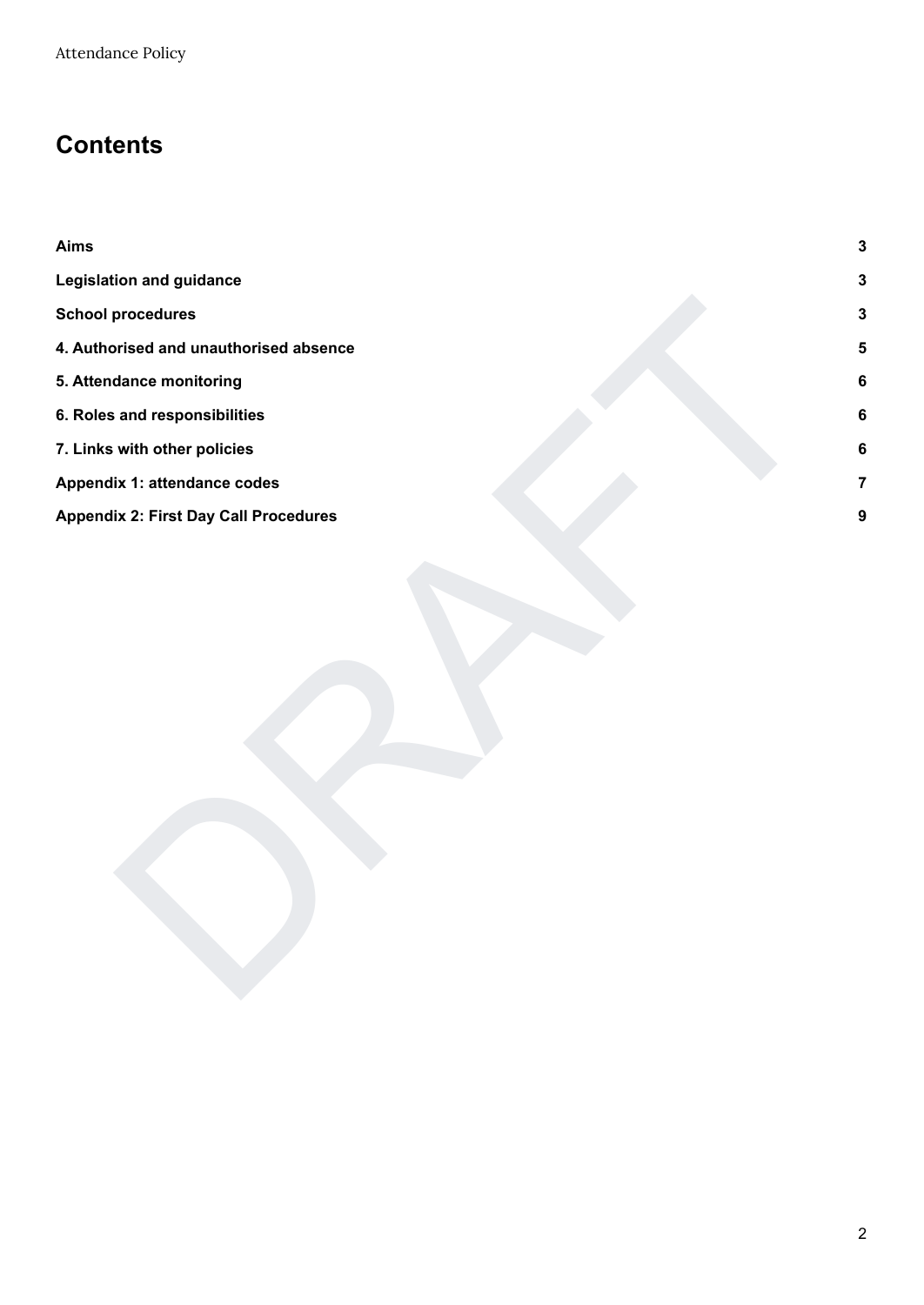## **1. Aims**

Our school aims to meet its obligations with regards to school attendance by:

- Promoting good attendance and reducing absence, including persistent absence
- Ensuring every pupil has access to full-time education to which they are entitled
- Acting early to address patterns of absence

We will also support parents to perform their legal duty to ensure their children of compulsory school age attend regularly, and will promote and support punctuality in attending lessons.

## **2. Legislation and guidance**

**gislation and guidance**<br>
blicy meets the requirements of the <u>school attendance quidance</u> from the Department for<br>
blow (DE), and refers to the DF's statutory guidance on school attendance parential<br>
blow measures. These This policy meets the requirements of the school attendance guidance from the Department for Education (DfE), and refers to the DfE's statutory guidance on school attendance parental responsibility measures. These documents are drawn from the following legislation setting out the legal powers and duties that govern school attendance:

- The Education Act 1996
- The Education Act 2002
- **•** The Education and Inspections Act 2006
- The Education (Pupil Registration) (England) Regulations 2006
- The Education (Pupil Registration) (England) (Amendment) Regulations 2010
- The Education (Pupil Registration) (England) (Amendment) Regulations 2011
- The Education (Pupil Registration) (England) (Amendment) Regulations 2013
- The Education (Pupil Registration) (England) (Amendment) Regulations 2016
- The Education (Penalty Notices) (England) (Amendment) Regulations 2013

This policy also refers to the DfE's guidance on the school census, which explains the persistent absence threshold.

This policy complies with our funding agreement and articles of association.

## **3. School procedures**

#### **3.1 Attendance register**

By law, all schools (except those where all pupils are boarders) are required to keep an attendance register, and all pupils must be placed on this register.

The attendance register will be taken at the start of the first session of each school day and once during the second session. It will mark whether every pupil is:

- Present
- Attending an approved off-site educational activity
- Absent
- Unable to attend due to exceptional circumstances

Any amendment to the attendance register will include:

- The original entry
- The amended entry
- The reason for the amendment
- The date on which the amendment was made
- The name and position of the person who made the amendment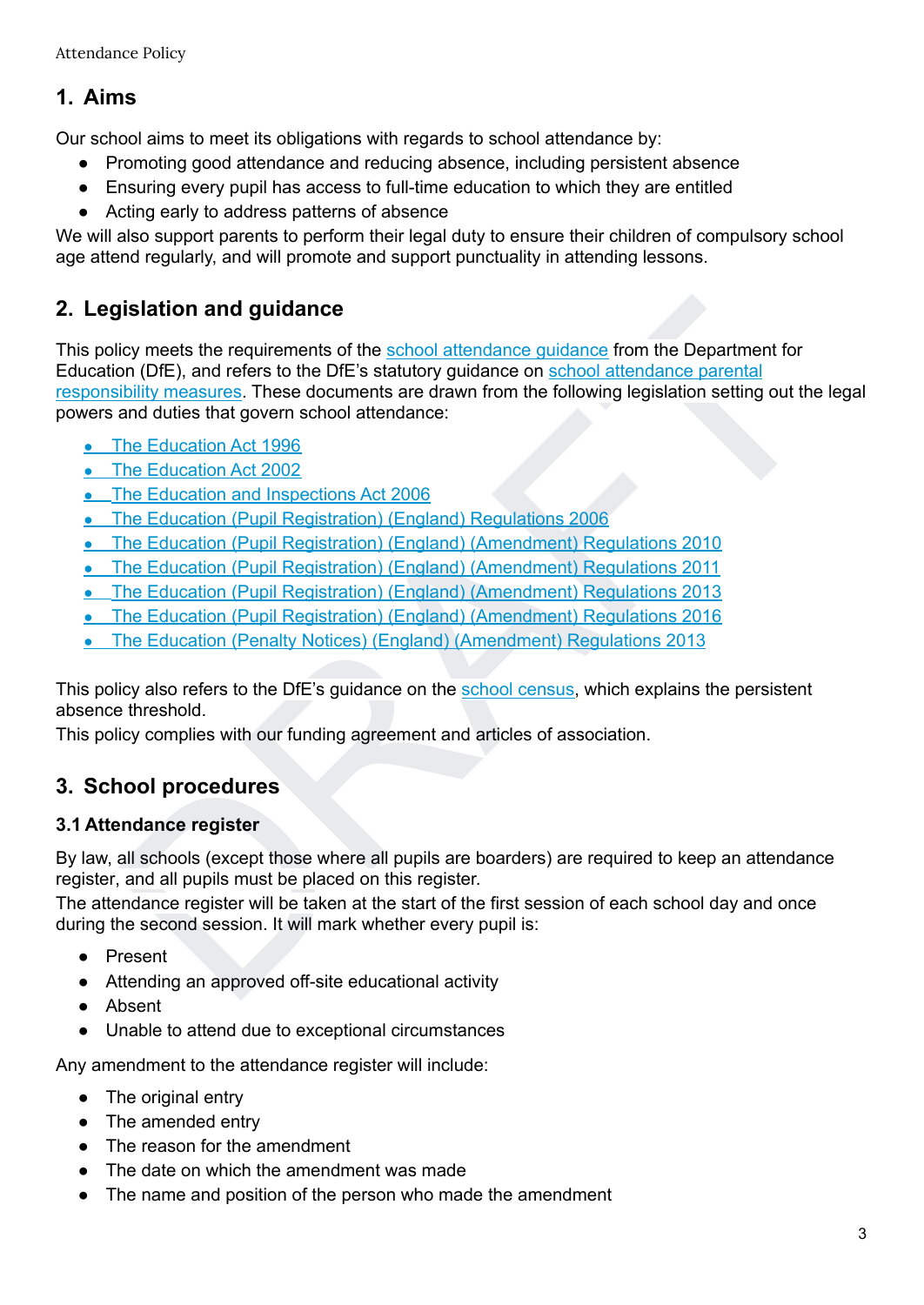See appendix 1 for the DfE attendance codes.

Every entry in the attendance register will be preserved for 3 years after the date on which the entry was made.

Pupils must arrive in school by at the below time each school day:

- 8.45am at the Secondary Centre
- 8.45am at the Primary Centre

The register will be kept open until:

- 9.15am at the Secondary Centre
- 9.15am at the Primary Centre

The register for the afternoon session will be taken at:

- 1.30pm at the Secondary Centre
- 1.30pm at the Primary Centre

#### **3.2 Unplanned absence**

gister will be kept open until:<br>9.15am at the Secondary Centre<br>9.15am at the Primary Centre<br>1.30pm at the Primary Centre<br>1.30pm at the Primary Centre<br>1.30pm at the Primary Centre<br>1.30pm at the Primary Centre<br>1.30pm at the Parents must notify the school on the first day of an unplanned absence – for example, if their child is unable to attend due to ill health – by 8.30am or as soon as practically possible (see also section 6). To report a pupil absence parents should call the absence line on; 0208 941 2623 (Primary Centre) or 020 3146 1441 (Secondary Centre).

Absence due to illness will be authorised unless the school has a genuine concern about the authenticity of the illness.

If the authenticity of the illness is in doubt, the school may ask parents to provide medical evidence, such as a doctor's note, prescription, appointment card or other appropriate form of evidence. We will not ask for medical evidence unnecessarily.

If the school is not satisfied about the authenticity of the illness, the absence will be recorded as unauthorised and parents will be notified of this in advance.

#### **3.3 Medical or dental appointments**

Missing registration for a medical or dental appointment is counted as an authorised absence; advance notice is required for authorising these absences.

However, we encourage parents to make medical and dental appointments out of school hours where possible. Where this is not possible, the pupil should be out of school for the minimum amount of time necessary.

To inform school in advance of a medical or dental appointment, parents can write in the home-school diary. Parents can also inform the reception team for the site their child attends.

Applications for other types of absence in term time must also be made in advance. Information relating to whether the school can authorise such absences can be found in section 4.

#### **3.4 Lateness and punctuality**

A pupil who arrives late but before the register has closed will be marked as late, using the appropriate code.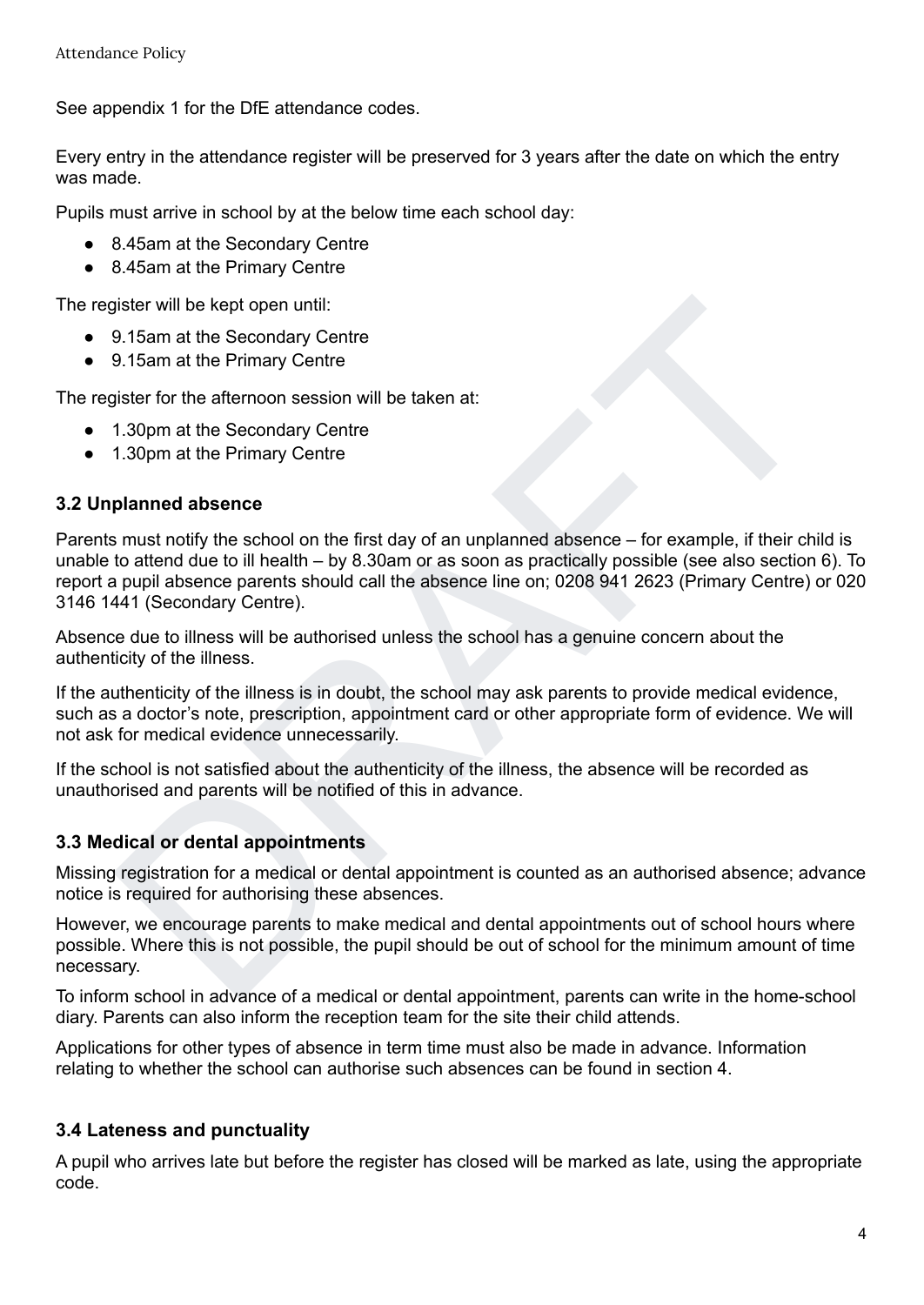A pupil who arrives after the register has closed will be marked as absent, using the appropriate code.

#### **3.5 Following up absence**

The school will follow up any absences to ascertain the reason, ensure proper safeguarding action is taken where necessary, identify whether the absence is approved or not and identify the correct attendance code to use.

## **4. Authorised and unauthorised absence**

#### **4.1 Granting approval for term-time absence**

Headteachers may not grant any leave of absence to pupils during term time unless they consider there to be exceptional circumstances.

The school considers each application for term-time absence individually, taking into account the specific facts, circumstances and relevant context behind the request. A leave of absence is granted entirely at the Headteacher's discretion.

Valid reasons for **authorised absence** include:

- Illness and medical/dental appointments as explained in sections 3.2 and 3.3
- Religious observance where the day is exclusively set apart for religious observance by the religious body to which the pupil's parents belong. If necessary, the school will seek advice from the parents' religious body to confirm whether the day is set apart
- anting approval for term-time absence<br>eachers may not grant any leave of absence to pupils during term time unless they consider<br>be exceptional circumstances.<br>Too considers each application for term-time absence individual *●* Traveller pupils travelling for occupational purposes – this covers Roma, English and Welsh Gypsies, Irish and Scottish Travellers, Showmen (fairground people) and Circus people, Bargees (occupational boat dwellers) and New Travellers. Absence may be authorised only when a Traveller family is known to be travelling for occupational purposes and has agreed this with the school but it is not known whether the pupil is attending educational provision

The Headteacher will not approve any requests for term-time holiday.

School works closely with the Education Welfare Service (EWS) and provides the EWS with relevant information on pupils whose attendance is poor or a cause for concern.

#### **4.2 Legal sanctions**

Schools can fine parents for the unauthorised absence of their child from school, where the child is of compulsory school age.

If issued with a penalty notice, parents must pay £60 within 21 days or £120 within 28 days. The payment must be made directly to the local authority.

The decision on whether or not to issue a penalty notice ultimately rests with the Headteacher, following the local authority's code of conduct for issuing penalty notices. This may take into account:

- A number of unauthorised absences occurring within a rolling academic year
- One-off instances of irregular attendance, such as holidays taken in term time without permission
- Where an excluded pupil is found in a public place during school hours without a justifiable reason

If the payment has not been made after 28 days, the local authority can decide whether to prosecute the parent or withdraw the notice.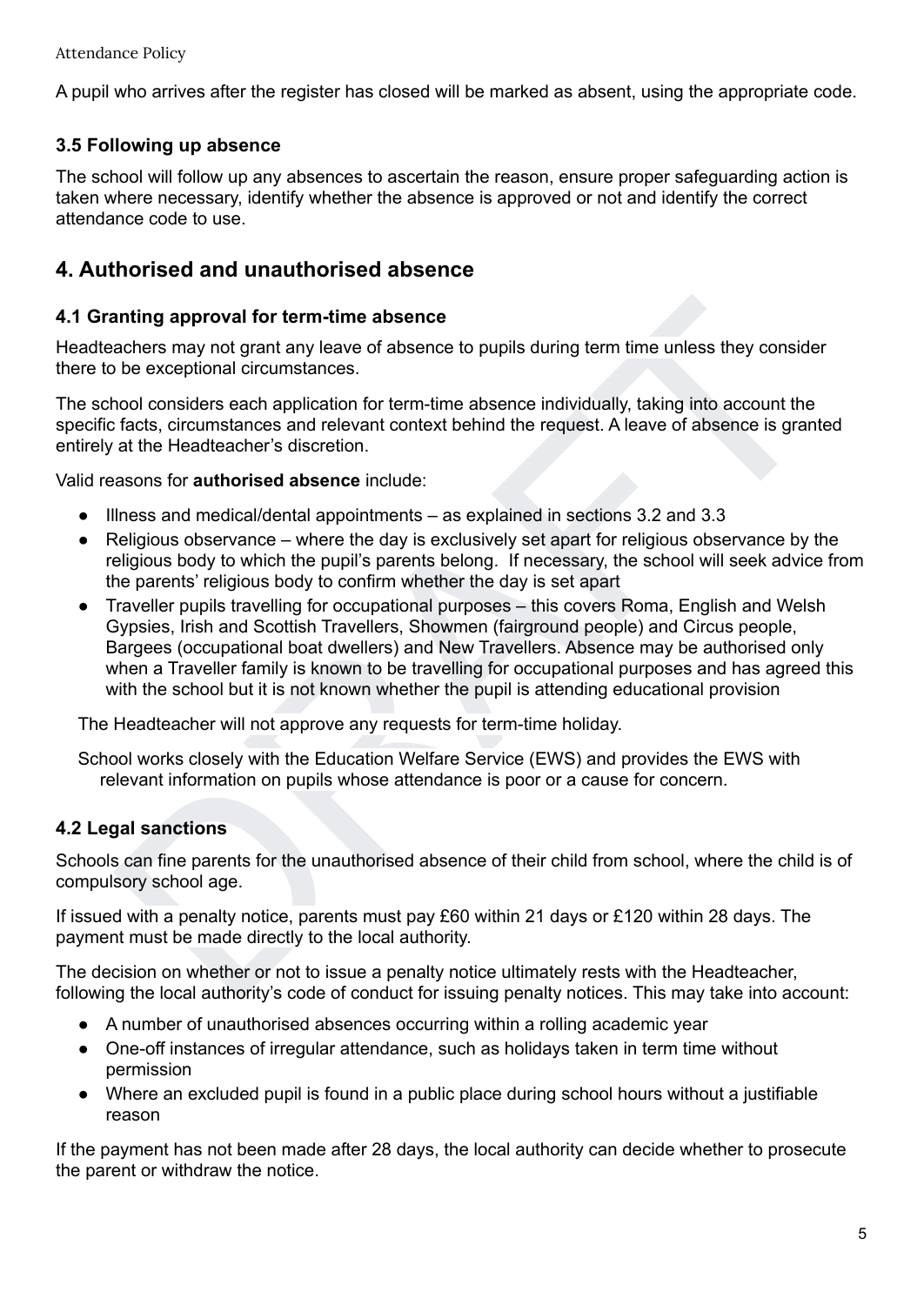## **5. Attendance monitoring**

The attendance officer monitors pupil absence on a weekly basis.

Parents are expected to call the school in the morning if their child is going to be absent due to ill health (see section 3.2).

If a pupil's absence goes above 5 days we will contact the parents to discuss the reasons for this.

If after contacting parents a pupil's absence continue to rise, we will involve our Education Welfare Officer.

The persistent absence threshold is 10%. If a pupil's individual overall absence rate is greater than or equal to 10%, the pupil will be classified as a persistent absentee.

islanding to the public of the public of the state of the Happin since and absence and solence are is greater unit of the public bulk of the state of the public and the public of the public of the public of the published a Pupil-level absence data is collected each term and published at national and local authority level through the DfE's school absence national statistics releases. The underlying school-level absence data is published alongside the national statistics. We compare our attendance data to the national average, and share this with governors.

## **6. Roles and responsibilities**

#### **6.1 The governing board**

The governing board is responsible for monitoring attendance figures for the whole school on at least a termly basis. It also holds the Headteacher to account for the implementation of this policy.

#### **6.2 The Headteacher**

The Headteacher is responsible for ensuring this policy is implemented consistently across the school, and for monitoring school-level absence data and reporting it to governors.

The Headteacher also supports other staff in monitoring the attendance of individual pupils and issues fixed-penalty notices, where necessary.

#### **6.3 The attendance officer**

The attendance officer:

- Monitors attendance data at the school and individual pupil level
- Reports concerns about attendance to the Headteacher
- Works with Education Welfare Officers to tackle persistent absence

#### **6.4 Class Teachers**

Class Teachers are responsible for recording attendance on a daily basis, using the correct codes, and submitting this information to the school office.

#### **6.5 Reception/ Admin staff**

Reception/Admin staff are expected to take calls from parents about absence, record it on the school system and follow the First Day Call Procedures if not contact has been made(Appendix 2).

## **7. Links with other policies**

Child Protection and Safeguarding Policy.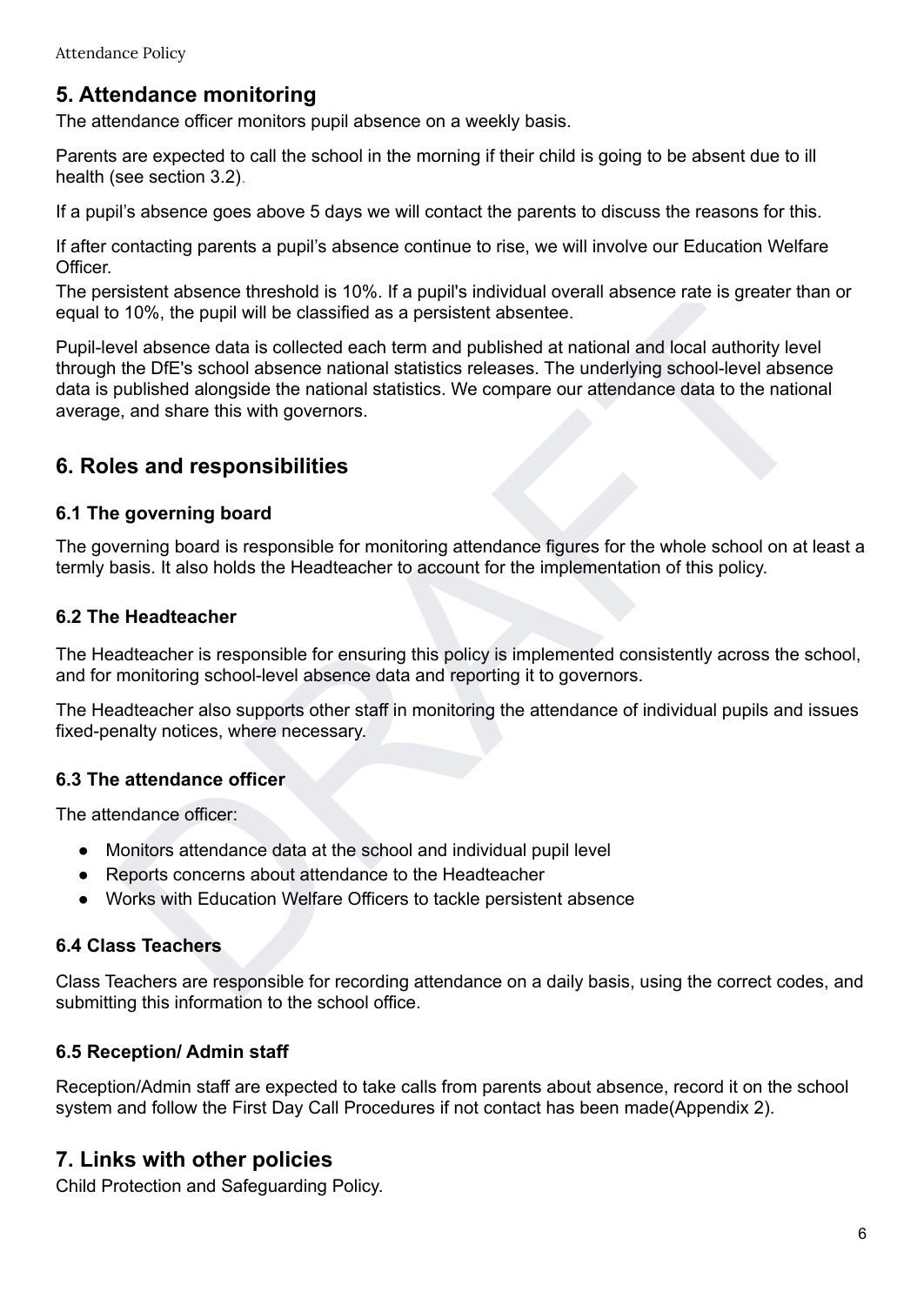## **Appendix 1: attendance codes**

The following codes are taken from the DfE's guidance on school attendance.

| Code                      | <b>Definition</b>             | <b>Scenario</b>                                                                    |  |  |
|---------------------------|-------------------------------|------------------------------------------------------------------------------------|--|--|
| $\prime$                  | Present (am)                  | Pupil is present at morning registration                                           |  |  |
| $\lambda$                 | Present (pm)                  | Pupil is present at afternoon registration                                         |  |  |
| L                         | Late arrival                  | Pupil arrives late before register has closed                                      |  |  |
| B                         | Off-site educational activity | Pupil is at a supervised off-site educational<br>activity approved by the school   |  |  |
| D                         | Dual registered               | Pupil is attending a session at another setting<br>where they are also registered  |  |  |
| J                         | Interview                     | Pupil has an interview with a prospective<br>employer/educational establishment    |  |  |
| P                         | Sporting activity             | Pupil is participating in a supervised sporting<br>activity approved by the school |  |  |
| V                         | Educational trip or visit     | Pupil is on an educational visit/trip organised, or<br>approved, by the school     |  |  |
| W                         | Work experience               | Pupil is on a work experience placement                                            |  |  |
|                           |                               |                                                                                    |  |  |
| Code                      | <b>Definition</b>             | <b>Scenario</b>                                                                    |  |  |
| <b>Authorised absence</b> |                               |                                                                                    |  |  |
| $\mathbf c$               | Authorised leave of absence   | Pupil has been granted a leave of absence due<br>to exceptional circumstances      |  |  |
| Е                         | Excluded                      | Pupil has been excluded but no alternative<br>provision has been made              |  |  |

| Code                      | <b>Definition</b>           | <b>Scenario</b>                                                               |  |  |
|---------------------------|-----------------------------|-------------------------------------------------------------------------------|--|--|
| <b>Authorised absence</b> |                             |                                                                               |  |  |
| C                         | Authorised leave of absence | Pupil has been granted a leave of absence due<br>to exceptional circumstances |  |  |
| Е                         | <b>Excluded</b>             | Pupil has been excluded but no alternative<br>provision has been made         |  |  |
| н                         | Authorised holiday          | Pupil has been allowed to go on holiday due to<br>exceptional circumstances   |  |  |
|                           | <b>Illness</b>              | School has been notified that a pupil will be<br>absent due to illness        |  |  |
| M                         | Medical/dental appointment  | Pupil is at a medical or dental appointment                                   |  |  |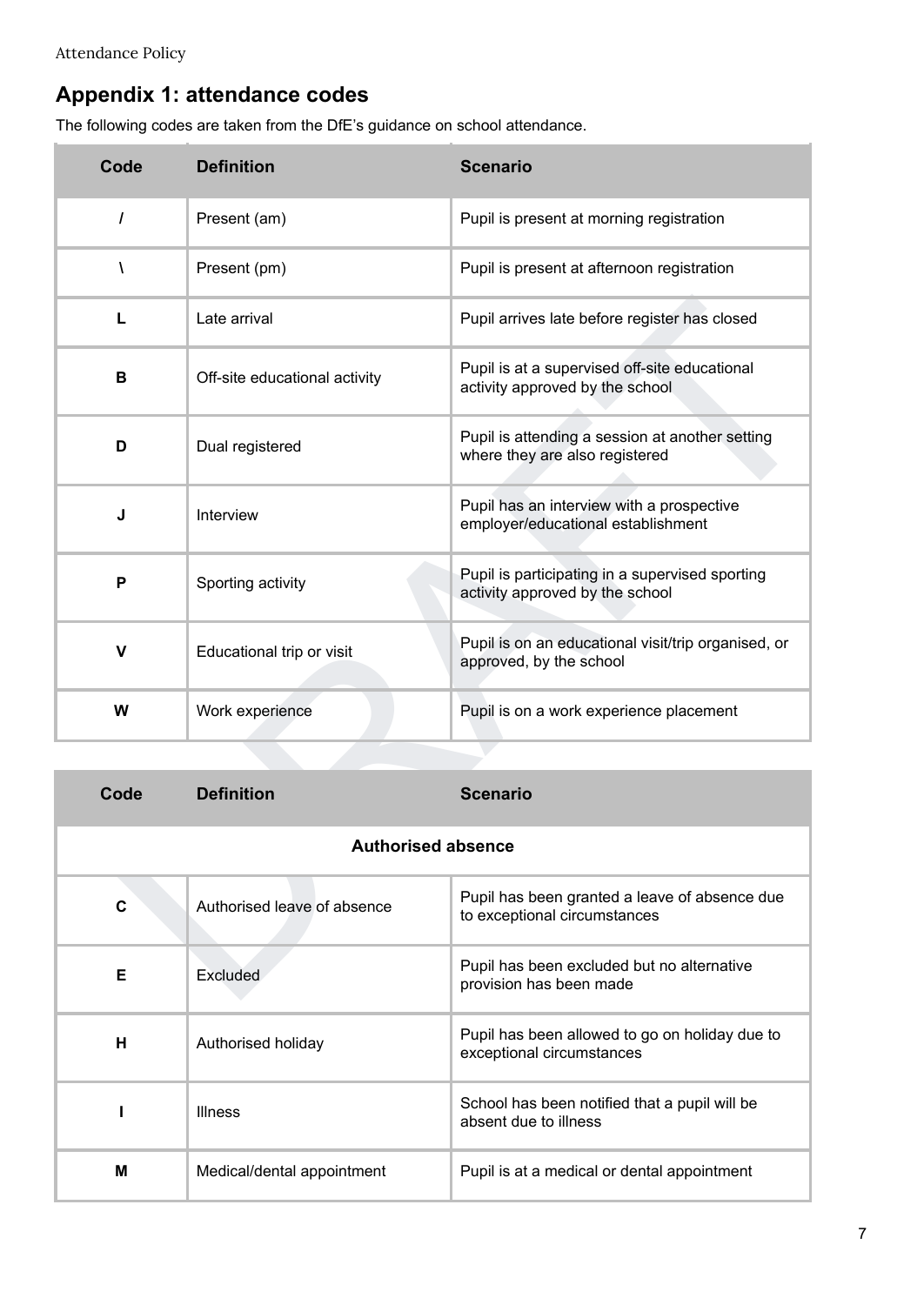| R                           | Religious observance                                 | Pupil is taking part in a day of religious<br>observance                                                                                                                                                      |  |  |
|-----------------------------|------------------------------------------------------|---------------------------------------------------------------------------------------------------------------------------------------------------------------------------------------------------------------|--|--|
| S                           | Study leave                                          | Year 11 pupil is on study leave during their public<br>examinations                                                                                                                                           |  |  |
| $\mathbf T$                 | Gypsy, Roma and Traveller<br>absence                 | Pupil from a Traveller community is travelling, as<br>agreed with the school                                                                                                                                  |  |  |
| <b>Unauthorised absence</b> |                                                      |                                                                                                                                                                                                               |  |  |
| G                           | Unauthorised holiday                                 | Pupil is on a holiday that was not approved by<br>the school                                                                                                                                                  |  |  |
| N                           | Reason not provided                                  | Pupil is absent for an unknown reason (this code<br>should be amended when the reason emerges,<br>or replaced with code O if no reason for absence<br>has been provided after a reasonable amount of<br>time) |  |  |
| O                           | Unauthorised absence                                 | School is not satisfied with reason for pupil's<br>absence                                                                                                                                                    |  |  |
|                             | Arrival after registration                           | Pupil arrived at school after the register closed                                                                                                                                                             |  |  |
| $\mathsf{U}$                |                                                      |                                                                                                                                                                                                               |  |  |
|                             |                                                      |                                                                                                                                                                                                               |  |  |
| Code                        | <b>Definition</b>                                    | <b>Scenario</b>                                                                                                                                                                                               |  |  |
| X                           | Not required to be in school                         | Pupil of non-compulsory school age is not<br>required to attend                                                                                                                                               |  |  |
| Υ                           | Unable to attend due to exceptional<br>circumstances | School site is closed, there is disruption to travel<br>as a result of a local/national emergency, or pupil<br>is in custody                                                                                  |  |  |
| Z                           | Pupil not on admission register                      | Register set up but pupil has not yet joined the<br>school                                                                                                                                                    |  |  |

| Code | <b>Definition</b>                                    | <b>Scenario</b>                                                                                                              |
|------|------------------------------------------------------|------------------------------------------------------------------------------------------------------------------------------|
| X    | Not required to be in school                         | Pupil of non-compulsory school age is not<br>required to attend                                                              |
|      | Unable to attend due to exceptional<br>circumstances | School site is closed, there is disruption to travel<br>as a result of a local/national emergency, or pupil<br>is in custody |
| Z    | Pupil not on admission register                      | Register set up but pupil has not yet joined the<br>school                                                                   |
| #    | Planned school closure                               | Whole or partial school closure due to<br>half-term/bank holiday/INSET day                                                   |